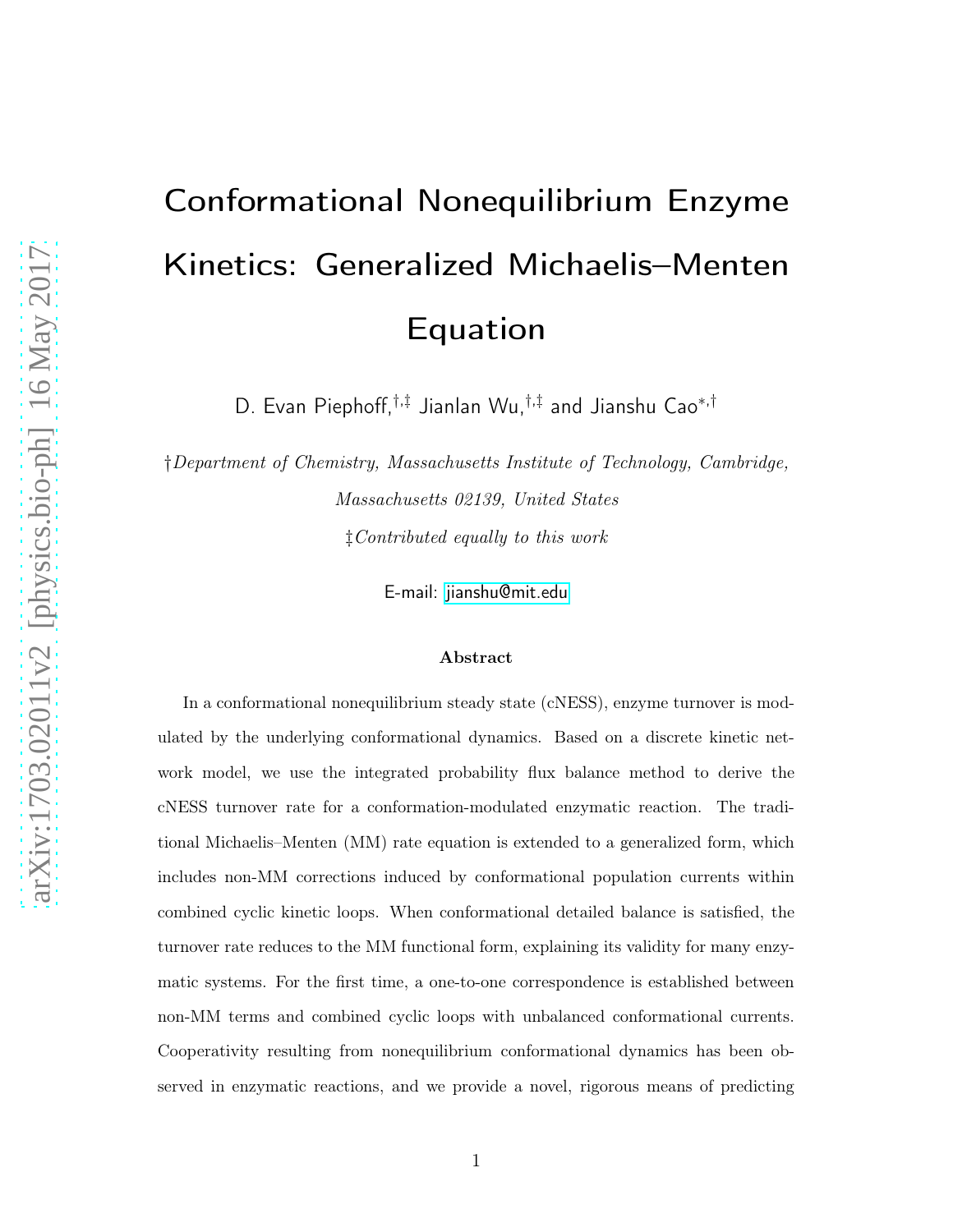and characterizing such behavior. Our generalized MM equation affords a systematic approach for exploring cNESS enzyme kinetics.

Conformational dynamics is essential for understanding the biological functions of enzymes. For decades, the framework of enzymatic reactions has been the traditional Michaelis–Menten  $(MM)$  mechanism,<sup>[1](#page-12-0)</sup> where enzyme-substrate binding initializes an irreversible catalytic reaction to form a product. The average turnover rate  $v$  in a steady state (SS) follows a hyperbolic dependence on the substrate concentration [S],  $v = k_2[S]/(K_M + [S])$ , where the catalytic rate  $k_2$  and the Michaelis constant  $K_M$  characterize this enzymatic chain reaction. In contrast to the single-conformation assumption for the traditional MM mechanism, recent single-molecule experiments<sup>[2](#page-12-1)[–4](#page-12-2)</sup> have revealed the existence of multiple enzymatic conformations, spanning a broad range of lifetime scales from milliseconds to hours. Conformational dynamics, including hopping between different conformations and thermal fluctuations around a single-conformation potential well, must be incorporated into enzymatic reaction models for a quantitative study.[3](#page-12-3)[,5](#page-12-4)[–18](#page-14-0) Slow conformational dynamics modulate the enzymatic reaction and allow the enzyme to exist in a conformational nonequilibrium steady state (cNESS), permitting complex deviations from MM kinetics (the hyperbolic [S] dependence for *v*). However, experimental and theoretical studies have shown MM kinetics to be valid in the presence of slow conformational dynamics under certain conditions, although  $k_2$  and  $K_M$  become averaged over conformations.[3](#page-12-3)[,10](#page-13-0)[,15](#page-13-1) Is there a unifying theme governing this surprising behavior?

Non-MM enzyme kinetics have been characterized by cooperativity for many years.<sup>[5](#page-12-4)[,6](#page-13-2)[,19](#page-14-1)</sup> For allosteric enzymes with multiple binding sites, the binding event at one site can alter the reaction activity at another site, accelerating (decelerating) the turnover rate and resulting in positive (negative) cooperativity.[19](#page-14-1) Another common deviation from MM kinetics is substrate inhibition, where the turnover rate reaches its maximum value at a finite substrate concentration and then decreases at high substrate concentrations.[19](#page-14-1) For a monomeric enzyme, the above non-MM kinetic behavior, referred to – in this case – as 'kinetic cooperativ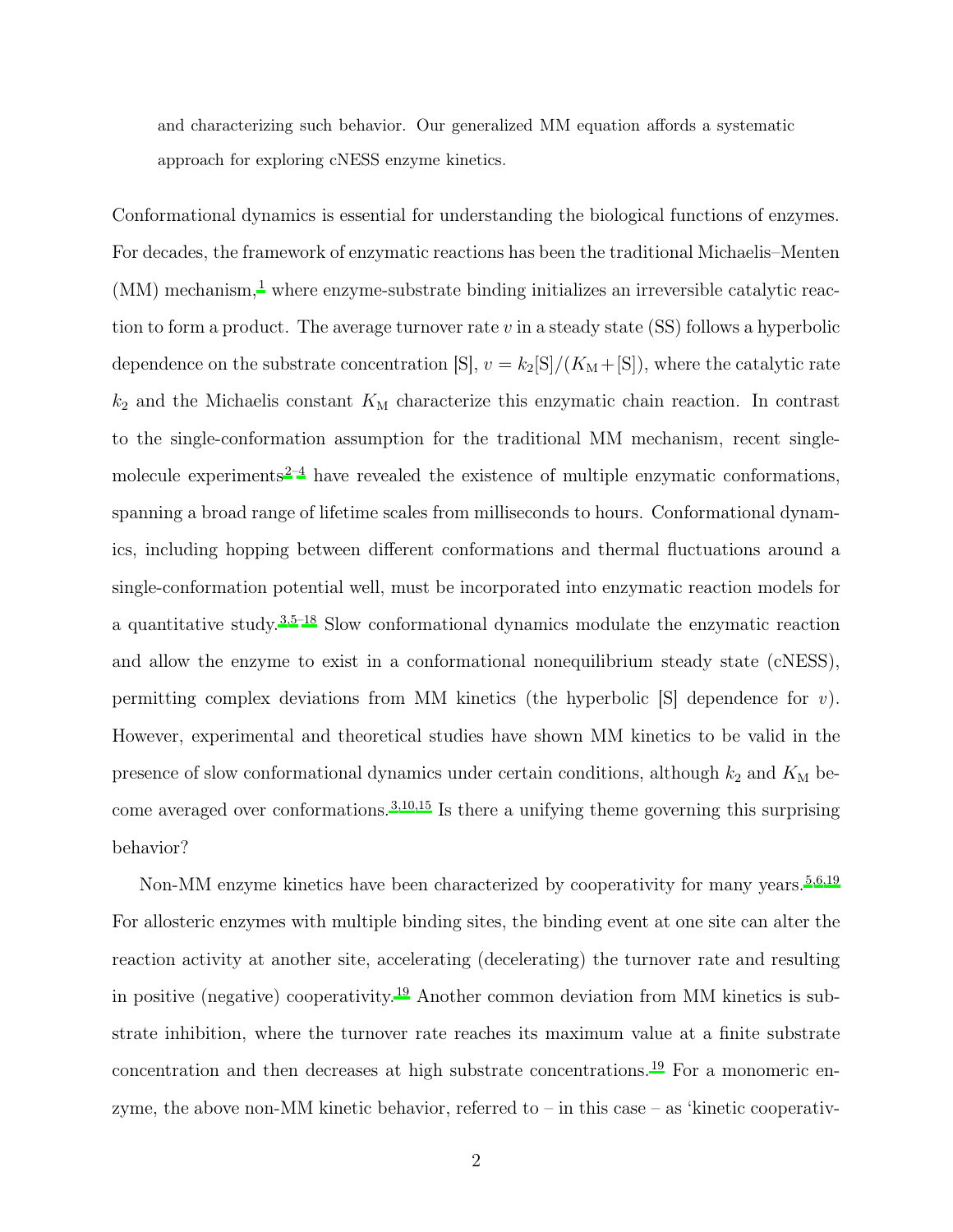ity,'[19](#page-14-1) can be achieved by a completely different mechanism: nonequilibrium conformational dynamics.[5](#page-12-4)[,6](#page-13-2)[,11](#page-13-3)[–15](#page-13-1) Can we characterize and predict this interesting behavior in a cNESS?

Recently, theoretical efforts have been applied to study conformation-modulated enzyme kinetics by including dynamics along a conformational coordinate. On the basis of the usual rate approach, some previous work has demonstrated certain non-MM kinetics under specific conditions.[10](#page-13-0)[,12](#page-13-4)[–14](#page-13-5)[,16](#page-13-6) Based on an alternative integrated probability flux balance method, non-MM kinetics were linked to a nonzero conformational population current, i.e., broken conformational detailed balance, in a two-conformation model, and a general MM expression was speculated.<sup>[15](#page-13-1)</sup> However, a generalized theory to systematically analyze cNESS enzyme kinetics is still needed. In this Letter, we focus on a monomeric enzyme and apply the integrated flux balance method to derive a generalized form for the turnover rate, which includes non-MM corrections. We show that when conformational detailed balance is satisfied, MM kinetics hold, explaining their general validity. In addition, the deviations from MM kinetics are analyzed with reduced parameters from the generalized form of v. For an extended version of our derivation, we refer readers to ref 20.

To describe the generalized conformation-modulated reaction catalyzed by a monomeric enzyme, we introduce a discrete kinetic network model, which is illustrated in Figure [1a](#page-3-0). This  $N \times M$  network consists of a vertical conformation coordinate  $(1 \leq i \leq N)$  and a horizontal reaction coordinate  $(1\leq j\leq M)$  . For the reaction state index,  $j=1$  denotes the initial substrate-unbound enzymatic state  $(E)$ , whereas  $j \geq 2$  denotes intermediate substratebound enzymatic states (ES).[3](#page-12-3)[,14](#page-13-5)[,15](#page-13-1)[,21](#page-14-2)[,22](#page-14-3) Without product states, our network corresponds to a dissipative system. For an arbitrary site  $R_{i,j}$ , the reaction rates for the forward  $(R_{i,j} \rightarrow$  $R_{i,j+1}$ ) and backward  $(R_{i,j} \to R_{i,j-1})$  directions are given by  $k_{i,j}$  and  $k_{i,-(j-1)}$ , respectively. The rate for enzyme-substrate binding, the only step in our model dependent upon substrate concentration [S], depends linearly on [S] as  $k_{i,1} = k_{i,1}^0$ [S] for binding rate constant  $k_{i,1}^0$ , with [S] maintained constant in most enzymatic experiments. The conformational dynamics are treated via a kinetic rate approach, with the interconversion (hopping or diffusion) rates for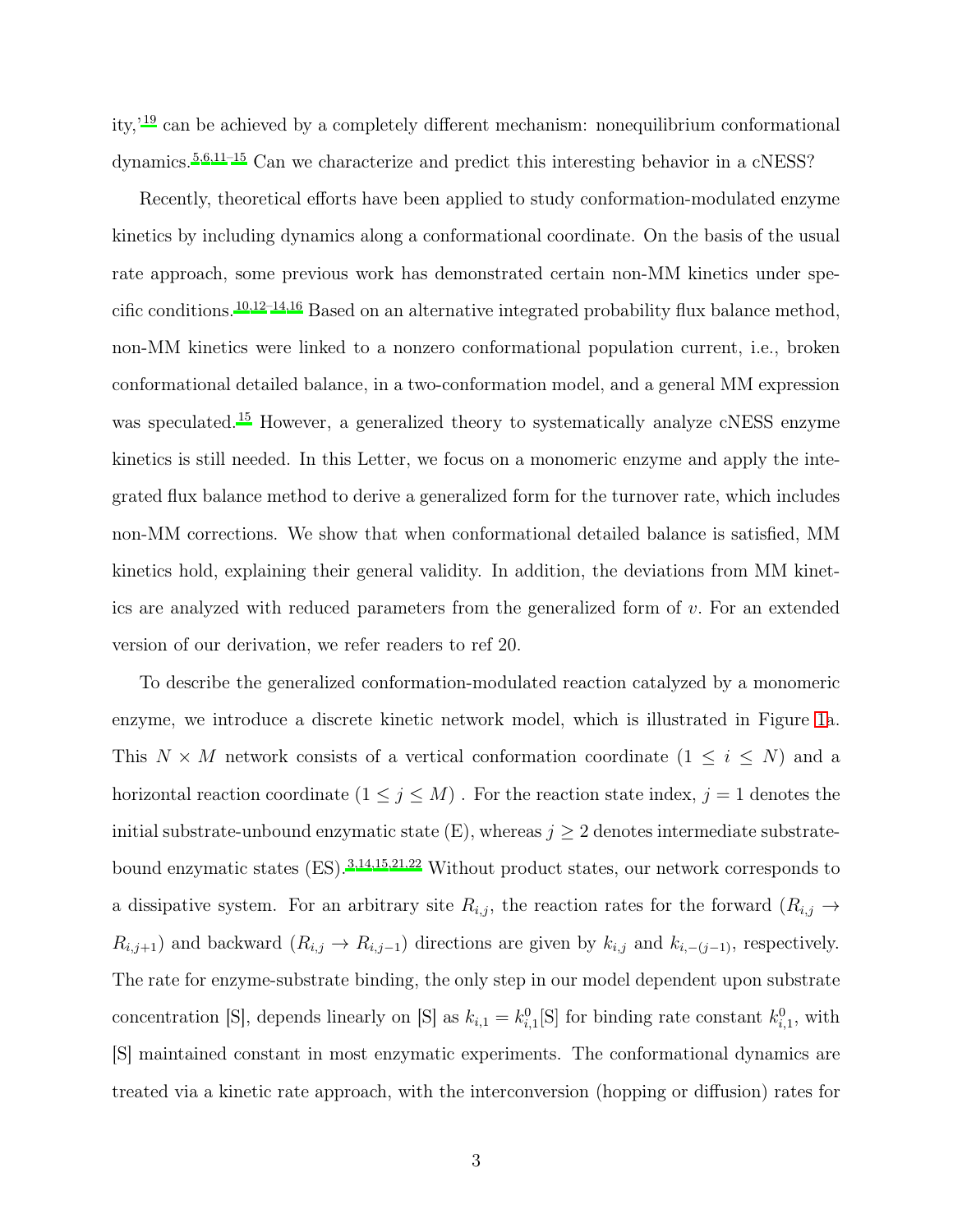<span id="page-3-0"></span>





Figure 1: (a) Generalized kinetic network scheme for a conformation-modulated enzymatic reaction. (b) Flux network corresponding to (a) (see text for details).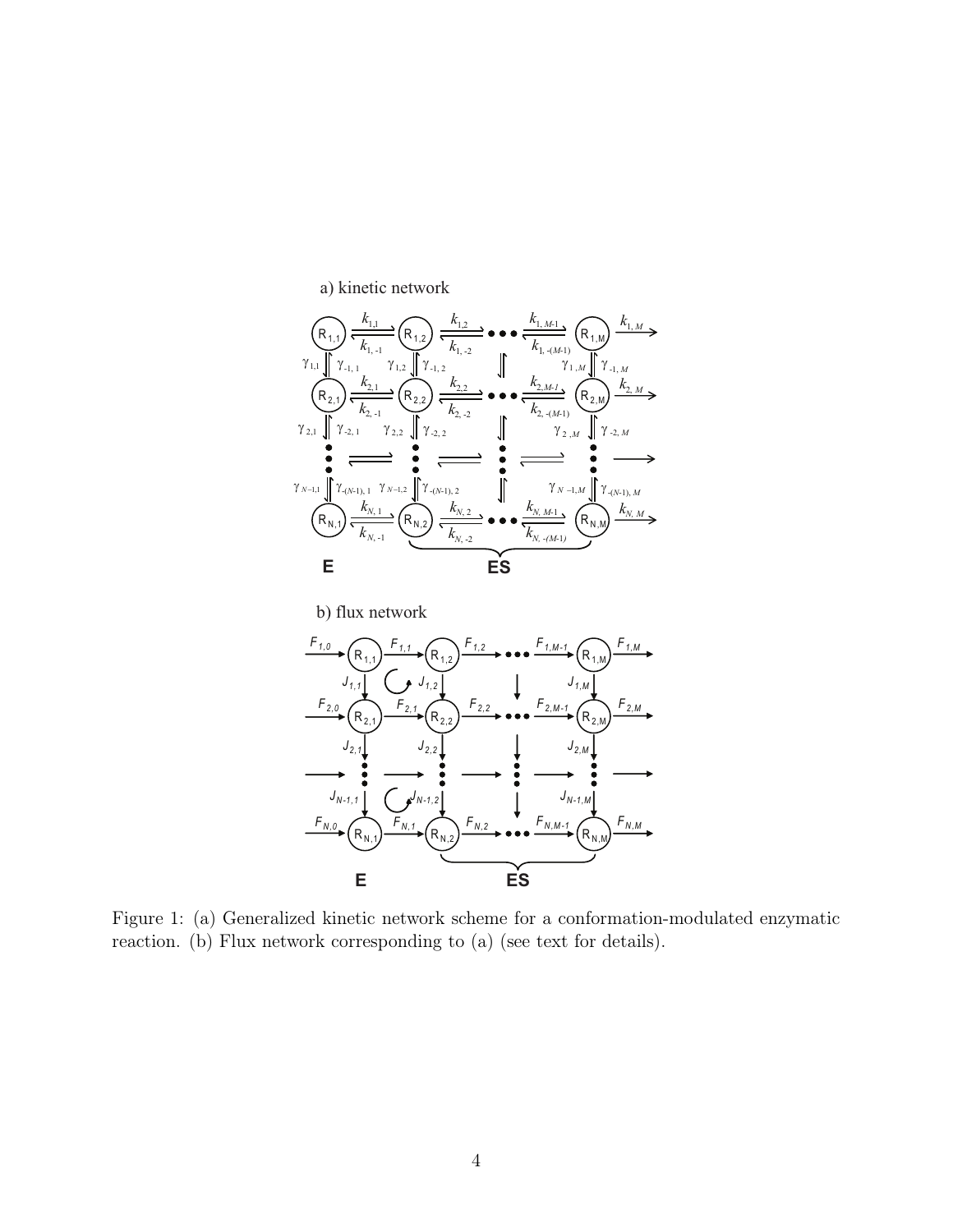$R_{i,j} \to R_{i+1,j}$  and  $R_{i,j} \to R_{i-1,j}$  given by  $\gamma_{i,j}$  and  $\gamma_{-(i-1),j}$ , respectively. We note that local detailed balance results in the constraint  $k_{i,j}\gamma_{-i,j}/(k_{i,-j}\gamma_{i,j}) = k_{i+1,j}\gamma_{-i,j+1}/(k_{i+1,-j}\gamma_{i,j+1})$  for  $j \leq M - 1$ . However, for the purposes of our kinetic analysis, it is unnecessary to impose this relation, as our principal results hold, irrespective of whether it is satisfied. The rate equation for site  $R_{i,j}$  is written as

<span id="page-4-0"></span>
$$
\frac{d}{dt}P_{i,j}(t) = \sum_{i'=1}^{N} \gamma_{i,i';j} P_{i',j}(t) + \sum_{j'=1}^{M} k_{j,j';i} P_{i,j'}(t)
$$
\n(1)

where  $P_{i,j}(t)$  is the probability of an enzyme in site  $R_{i,j}$  at time t, i.e., the survival probability for the site. Here,  $\gamma_{i,i',j} = \gamma_{i-1,j} \delta_{i',i-1} + \gamma_{-i,j} \delta_{i',i+1} - [\gamma_{i,j} + \gamma_{-(i-1),j}] \delta_{i',i}$  denotes the interconversion rates in the j-th reaction state and  $k_{j,j';i} = k_{i,j-1}\delta_{j',j-1} + \gamma_{i,-j}\delta_{j',j+1} - [k_{i,j} + k_{i,-(j-1)}]\delta_{j',j}$ denotes the reaction rates for the i-th conformation.

Within the framework of a dissipative enzymatic network, the average turnover rate v is equivalent to the inverse of the mean first passage time (MFPT)  $\langle t \rangle$ . Using the residence time  $\tau_{i,j} =$  $\int^{\infty}$ 0  $P_{i,j}(t)dt$  at each site  $R_{i,j}$ , we can express the MFPT in the  $N \times M$  network as a summation of  $\tau_{i,j}$ , i.e,  $\langle t \rangle = \sum_{i,j} \tau_{i,j}$ . Instead of inverting the transition matrix,<sup>[3](#page-12-3)</sup> we evaluate  $\tau_{i,j}$  by inspecting integrated probability fluxes,<sup>[15](#page-13-1)</sup> which correspond to stationary population fluxes normalized by  $v$ , and these will be shown to directly reflect conformational nonequilibrium. Along the horizontal reaction coordinate, the integrated flux for  $R_{i,j} \rightarrow$  $R_{i,j+1}$  is given by  $F_{i,j} = k_{i,j} \tau_{i,j} - k_{i,-j} \tau_{i,j+1}$ . Along the vertical conformation coordinate, the integrated flux for  $R_{i,j} \to R_{i+1,j}$  is given by  $J_{i,j} = \gamma_{i,j} \tau_{i,j} - \gamma_{-i,j} \tau_{i+1,j}$ . In addition, we need to specify the initial condition  $P_{i,j}(t=0)$  for calculating  $\langle t \rangle$ . For a monomeric enzyme, each turnover event begins with the substrate-unbound state, and  $P_{i,1}(t=0)$  defines the initial flux  $F_{i,0}$ . With the definition of  $\{F_{i,j}, J_{i,j}\}$ , we map the original kinetic network to a flux network as shown in Figure [1b](#page-3-0). For each site  $R_{i,j}$ , the rate equation in eq [1](#page-4-0) is replaced by a flux balance relation,

<span id="page-4-1"></span>
$$
F_{i,j-1} + J_{i-1,j} = F_{i,j} + J_{i,j} \tag{2}
$$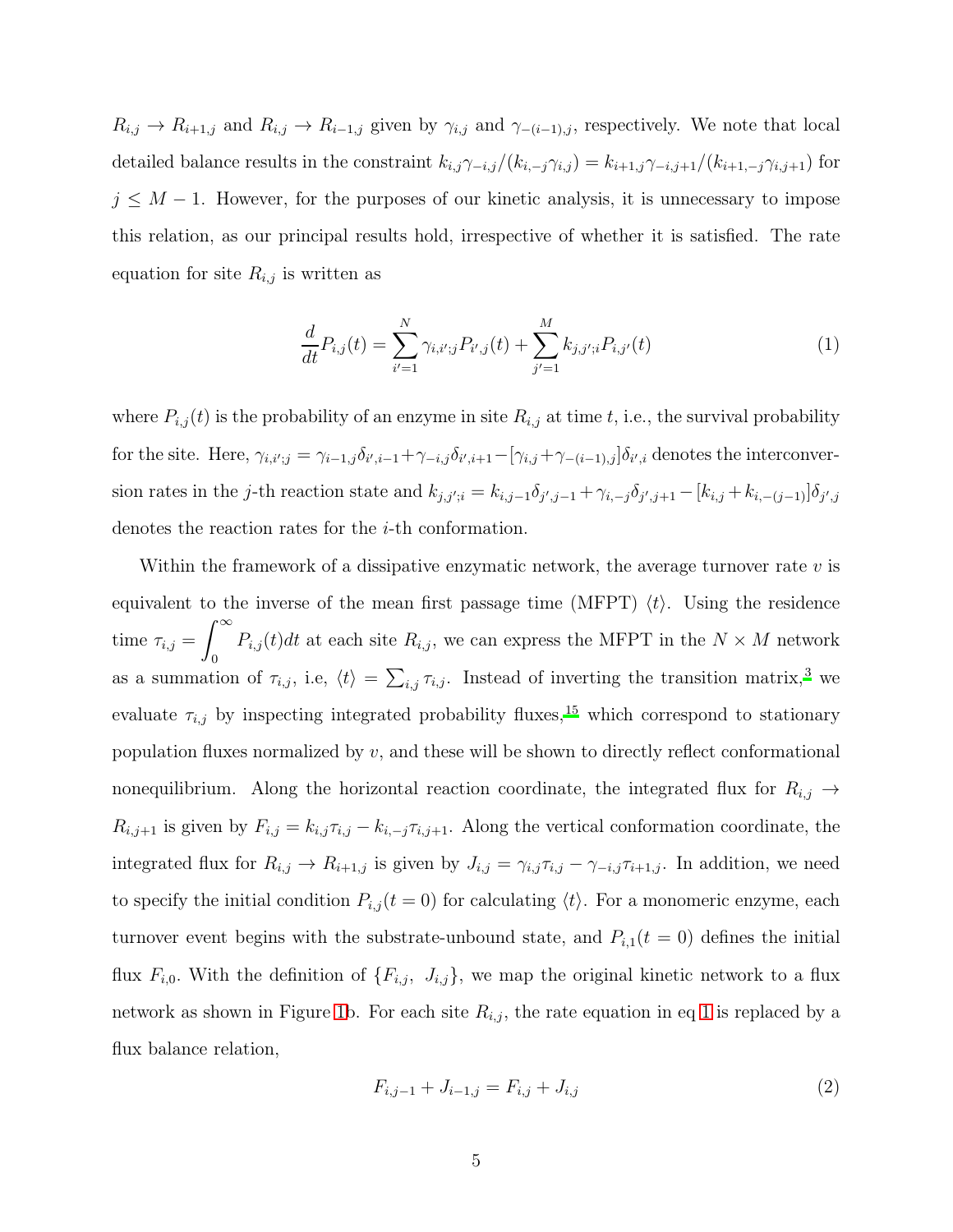which is generalized to the probability conservation law: *the total input integrated probability flux must equal the total output integrated probability flux*. This conservation law can be extended to complex first-order kinetic structures including the  $N \times M$  network. The flux balance method thus provides a simple means of calculating the MFPT.

To evaluate the MFPT, we begin with the final reaction state  $(j = M)$  and propagate all the fluxes back to the initial reaction state  $(j = 1)$  based on eq [2.](#page-4-1) For each site  $R_{i,j}$ , the physical nature of the first-order kinetics determines that all three variables,  $\tau_{i,j}$ ,  $J_{i,j}$ and  $F_{i,j}$ , are linear combinations of terminal fluxes  $F_{i,j=M}$ . The first two variables are formally written as  $\tau_{i,j} = \sum_{i'=1}^{N} a_{i,j,i'} F_{i',M}$  and  $J_{i,j} = \sum_{i'} c_{i,j,i'} F_{i',M}$ , where  $a_{i,j,i'}$  and  $c_{i,j,i'}$ are coefficients depending on rate constants  $\{k, \gamma\}$ . For example, the coefficients for the final reaction state are  $a_{i,M,i'} = 1/k_{i,M} \delta_{i',i}$  and  $c_{i,M,i'} = \gamma_{i,M}/k_{i,M} \delta_{i',i} - \gamma_{-i,M}/k_{i+1,M} \delta_{i',i+1}$ . Because of the direction of our reversed flux propagation, only the coefficients for the initial reaction state are [S] dependent, and they can be explicitly written as  $a_{i,1,i'} = b_{i,i'}/[S]$  and  $c_{i,1,i'} = d_{i,i'}/[S]$ . The substrate-unbound  $(E_i = R_{i,1})$  and substrate-bound  $(ES_i = \sum_{j=2}^{M} R_{i,j})$ states are distinguished by the different [S] dependence of the coefficients. The MFPT is thus given by

<span id="page-5-0"></span>
$$
\langle t \rangle = \sum_{i'=1}^{N} \left[ \frac{\sum_{i=1}^{N} b_{i,i'}}{[S]} + \sum_{i=1}^{N} \sum_{j=2}^{M} a_{i,j,i'} \right] F_{i',M} \tag{3}
$$

The essential part of our derivation is then to solve for the terminal fluxes  $F_{i,M}$ . The SS condition can be interpreted as follows: after each product release, the enzyme returns to the same conformation for the next turnover reaction, i.e.,  $F_{i,M} = F_{i,0}$ .<sup>[7](#page-13-7)</sup> Applying the probability conservation law to each horizontal chain reaction with a single conformation and considering the boundary condition at conformations  $i = 1$  and N, we express the SS condition as a flux constraint,  $J_{i,E} + J_{i,ES} = 0$  for  $i = 1, 2, \dots, N - 1$ , where  $J_{i,E} = J_{i,1}$ and  $J_{i,ES} = \sum_{j=2}^{M} J_{i,j}$ . For each combined cyclic loop  $E_i \to E_{i+1} \to ES_{i+1} \to ES_i \to E_i$ , there may exist a stabilized nonequilibrium conformational population current (see Figure [1b](#page-3-0)), with  $J_{i,E}$  representing this stationary current normalized by v. However, under certain circumstances,  $J_{i,E}$  can vanish, and the SS condition is further simplified to  $J_{i,ES} = 0$ . We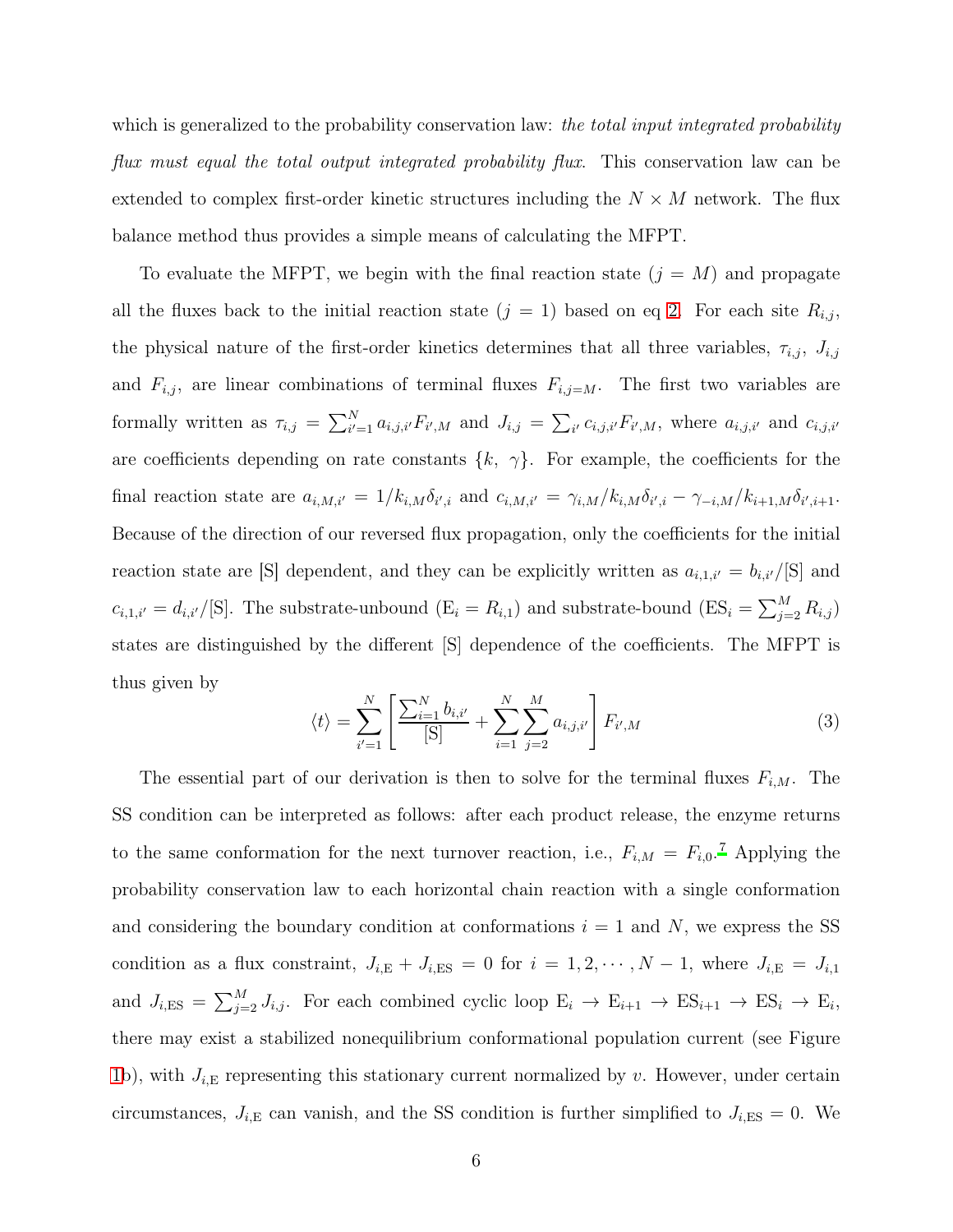note that satisfaction of the aforementioned constraint resulting from local detailed balance still permits nonzero  $J_{i,E}$ . In general, we assume that there exist  $N_c(\leq N-1)$  nonzero conformational currents and  $(N - 1 - N_c)$  zero ones. In addition to these  $(N - 1)$  current conditions, the normalization condition  $\sum_{i=1}^{N} F_{i,0} = 1$  is needed for fully determining the initial fluxes (due to  $F_{i,0} = F_{i,M}$ ). As a result, we derive an N-equation array for  $F_{i,0}$ ,

$$
\mathbf{U} \cdot \mathbf{F} = \begin{bmatrix} 1 & 1 & \cdots \\ C_{1,1} + \left(\frac{d_{1,1}}{[S]}\right) & C_{1,2} + \left(\frac{d_{1,2}}{[S]}\right) & \cdots \\ C_{2,1} + \left(\frac{d_{2,1}}{[S]}\right) & C_{2,2} + \left(\frac{d_{2,2}}{[S]}\right) & \cdots \\ \vdots & \vdots & \vdots \end{bmatrix} \cdot \begin{bmatrix} F_{1,0} \\ F_{2,0} \\ \vdots \end{bmatrix} = \begin{bmatrix} 1 \\ 0 \\ \vdots \end{bmatrix}
$$
(4)

with  $C_{i,i'} = \sum_{j=2}^{M} c_{i,j,i'}$ . Notice that for the  $(i + 1)$ -th row of matrix U in eq [4,](#page-6-0)  $d_{i,i'}/[\text{S}]$  only exists when  $J_{i,E} \neq 0$ , and  $N_c$  rows are [S] dependent for this matrix. We solve for the initial fluxes by the matrix inversion  $F_{i,0} = [\mathbf{U}^{-1}]_{i,1}$ . After a tedious but straightforward derivation,  $F_{i,0}$  is written as

<span id="page-6-1"></span><span id="page-6-0"></span>
$$
F_{i,0}([S]) = f_{i,0} + \sum_{n=1}^{N_c} f_{i,n}/([S] + s_n)
$$
\n(5)

where each  $s_n$  is assumed to be distinct, and constraints hold for  $\sum_i f_{i,0} = 1$  and  $\sum_i f_{i,n} = 0$ for  $n \geq 1$ .

Substituting eq [5](#page-6-1) into eq [3,](#page-5-0) we obtain the key result of this Letter: the cNESS turnover rate for the  $N \times M$  network with  $N_c$  unbalanced conformational currents is given by a generalized Michaelis–Menten equation,

<span id="page-6-2"></span>
$$
v = \left[A_0 + \frac{B_0}{\text{[S]}} + \sum_{n=1}^{N_c} \frac{B_n}{\text{[S]} + s_n}\right]^{-1} \tag{6}
$$

where the reduced parameters are  $A_0 = \langle 1/k_2^{\text{eff}} \rangle_{\text{[S]}\rightarrow\infty}, B_0 = \langle K_{\text{M}}^{\text{eff}}/k_2^{\text{eff}} \rangle_{\text{[S]}=0}, \text{ and } B_n =$  $\sum_i [1/k_{i,2}^{\text{eff}} - K_{i,M}^{\text{eff}}/(k_{i,2}^{\text{eff}}s_n)]f_{i,n}$ . For each conformational channel, we introduce an effective cat-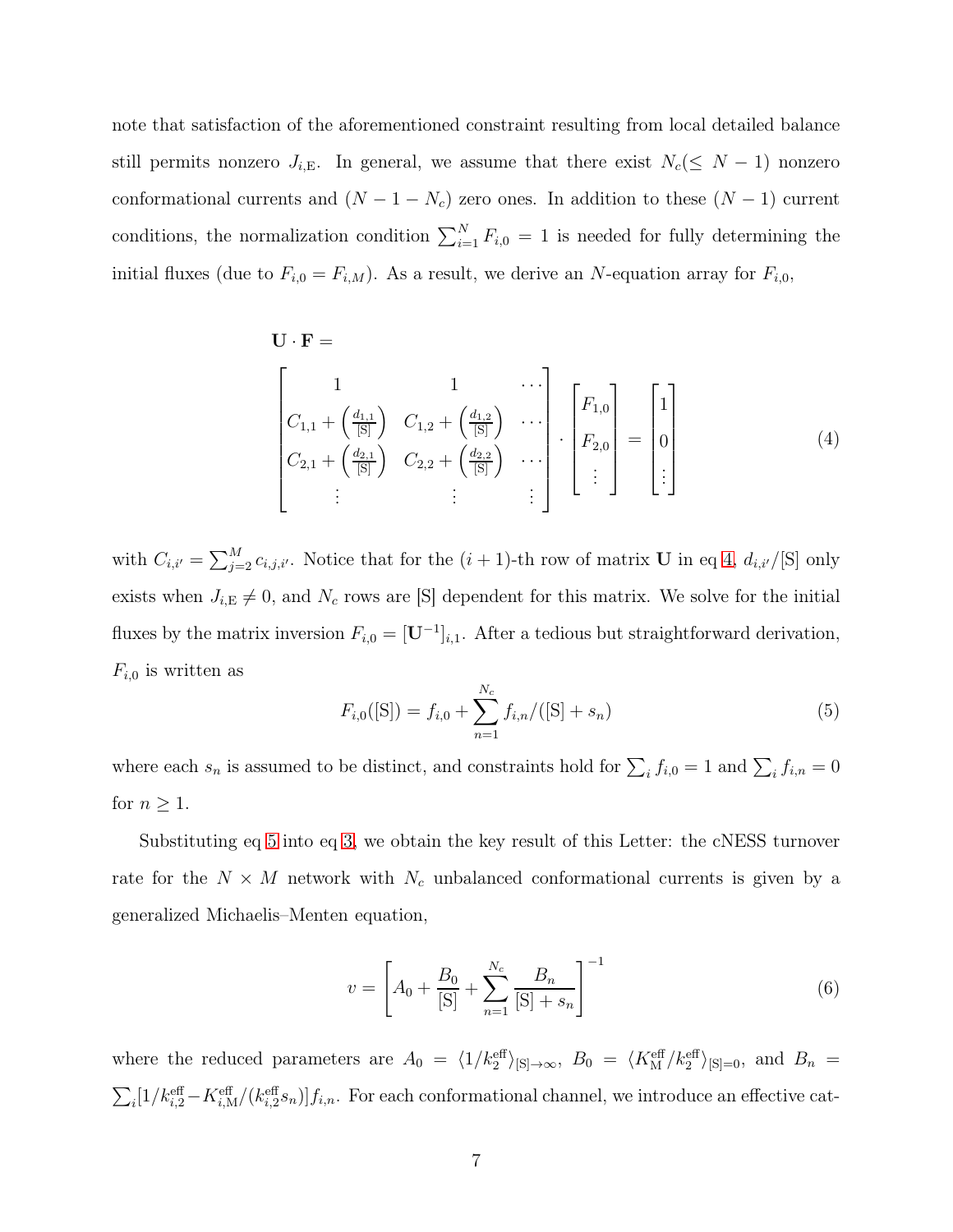alytic rate  $k_{i,2}^{\text{eff}} = (\sum_{i'=1}^{N} \sum_{j=2}^{M} a_{i',j,i})^{-1}$  and an effective Michaelis constant  $K_{i,M}^{\text{eff}} = k_{i,2}^{\text{eff}} \sum_{i'} b_{i',i}$ , which describe the kinetics within that channel in the decomposed representation of the scheme, wherein the  $N$  two-state chain reactions are effectively independent, each with probability  $F_{i,0}$ . The conformational average is defined as  $\langle x \rangle_{S} = \sum_i x_i F_{i,0}([S])$  for a conformation-dependent variable  $x_i$ . In the right hand side of eq [6,](#page-6-2) the first two terms retain the traditional MM form, whereas the remaining  $N_c$  terms introduce non-MM rate behavior, with a 1:1 correspondence between non-MM terms and combined cyclic loops with nonzero conformational currents. Our derivations clearly show that these non-MM terms are induced by the  $|S|$ -dependent conformational distribution **F** resulting from nonequilibrium conformational currents. Therefore, MM kinetics are valid when conformational detailed balance is satisfied, where all  $B_n$  vanish due to  $F_{i,0} = f_{i,0}$ .

<span id="page-7-0"></span>

Figure 2: (a) Three non-MM turnover rates for the single-loop model with  $A_0 = B_0 =$  $s_1 = 1$ . The circles  $(B_1 = -1)$  and the up-triangles  $(B_1 = 2)$  exhibit positive and negative cooperativity, respectively. The two solid lines are the fit using the Hill equation. The dashed line  $(B_1 = -2)$  shows substrate inhibition behavior. (b) Phase diagram of enzyme kinetics for the single-loop model. Two lines,  $B_1 = 0$  and  $B_1 = -B_0$ , separate three regimes of kinetics.

With nonzero conformational currents, the enzyme kinetics are expected to exhibit cooperative non-MM behavior. As a demonstration, the single-loop model with only one current  $J_{1,E}$  and one non-MM term  $B_1/([S] + s_1)$  is first considered. With other parameters fixed, we calculate turnover rates v for the three values of  $B_1$  in Figure [2a](#page-7-0). For the two turnover rates monotonically increasing with [S]  $(B_1 = -1 \text{ and } 2)$ , we fit them with the Hill equation,  $v/v_{\text{max}} = [S]^n$ <sup>H</sup> $/(\kappa + [S]^n)$ , where the Hill constant  $n_H > 1$  ( $n_H < 1$ ) indicates positive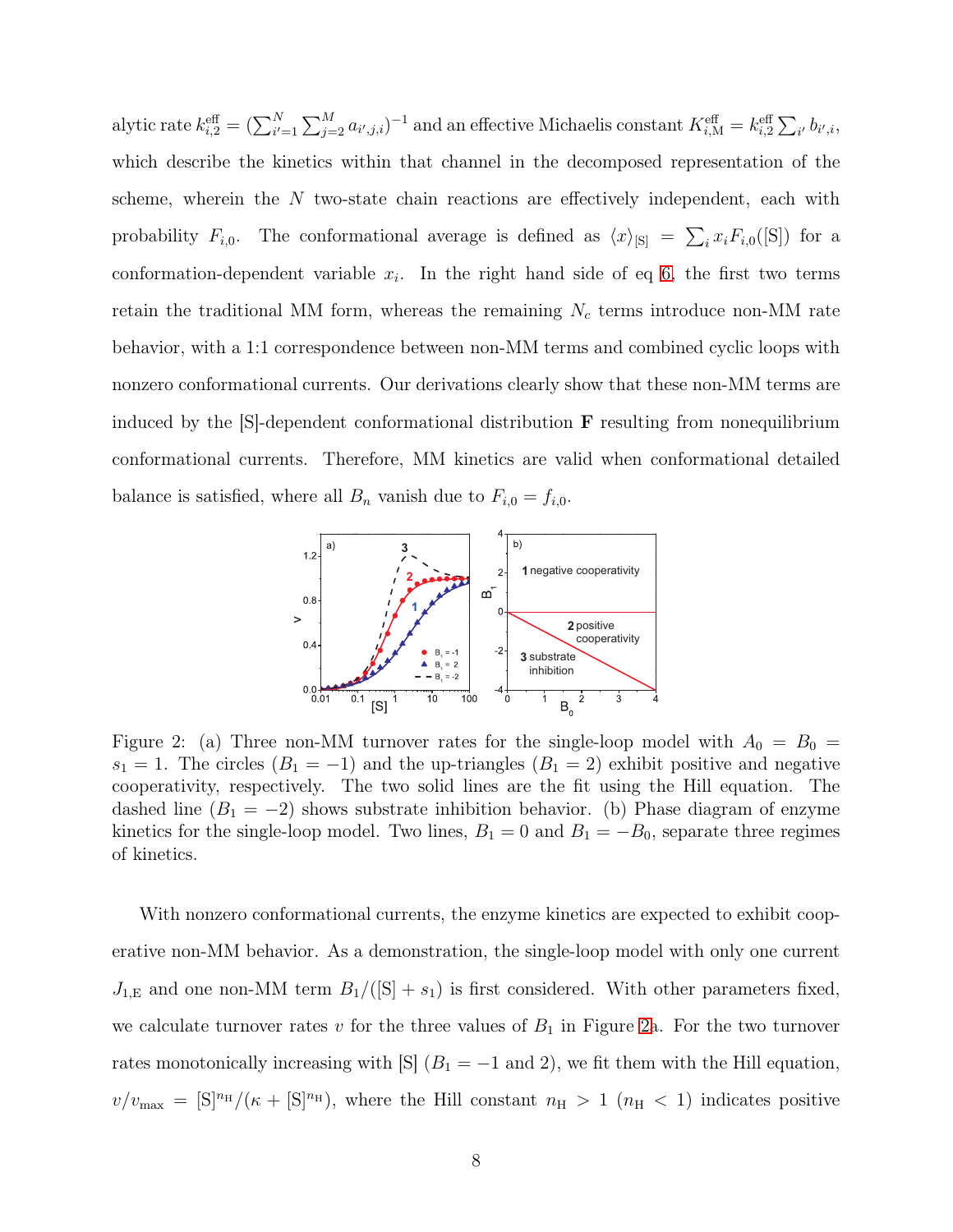(negative) cooperativity. The fitting results show that cooperativity is completely determined by the sign of  $B_1$ : positive for  $B_1 < 0$  and negative for  $B_1 > 0$ . This result is also reflected in eq [6,](#page-6-2) where negative (positive)  $B_1$  increases (decreases) the MM turnover rate  $(A_0 + B_0/[\mathcal{S}])^{-1}$ . The dashed line in Figure [2a](#page-7-0) shows that a largely negative  $B_1 + B_0$  leads to substrate inhibition behavior. The cNESS substrate inhibition shows positive cooperativity at low substrate concentrations, and then the turnover rate decreases to a nonzero value  $A_0^{-1}$ in the substrate-saturation limit. Next, we plot the phase diagram of enzyme kinetics for the single-loop model in Figure [2b](#page-7-0), which only depends on  $B_0$  and  $B_1$ . From this phase diagram,  $\alpha = B_1/B_0$  is defined as a unique non-MM indicator for single-loop systems, with negative cooperativity for  $\alpha > 0$ , positive cooperativity for  $-1 \leq \alpha < 0$ , and substrate inhibition for  $\alpha < -1$ .

<span id="page-8-0"></span>

Figure 3: (a)–(c) Three cases in which a current  $J_{1,E}$  circulating counterclockwise within a two-conformation loop can be modulated by  $\Delta\Delta\tau^{\text{eff}}$  (see text for details); such modulation underlies the emergence of kinetic cooperativity. In each conformational channel, a horizontal arrow proceeds from the state with the faster effective characteristic residence time (see text for details) to the state with the slower one, with  $J_{1,E}$  superimposed onto this view. Note that there are also analogous cases for  $J_{1,E}$  proceeding in the clockwise direction.

The direction of a conformational current alone does not predict its influence on the cooperativity, which raises the question of how currents are modulated to govern cooperative behavior. For the two-conformation network, the simplest single-loop model, we can rewrite the non-MM term as

$$
\frac{B_1}{[S] + s_1} \propto \Delta \overline{\Delta \tau^{\text{eff}}} \times J_{1,\text{E}}([S]) \tag{7}
$$

where  $\Delta \overline{\Delta \tau^{\text{eff}}} = \overline{\Delta \tau^{\text{eff}}}_1 - \overline{\Delta \tau^{\text{eff}}}_2$ , with  $\overline{\Delta \tau^{\text{eff}}}_i = \tau^{\text{eff}}_{E_i} - \tau^{\text{eff}}_{ES_i}$ . Here, the  $E_i$  and  $ES_i$  residence times in the decomposed representation, each independent of the non-MM term [and thus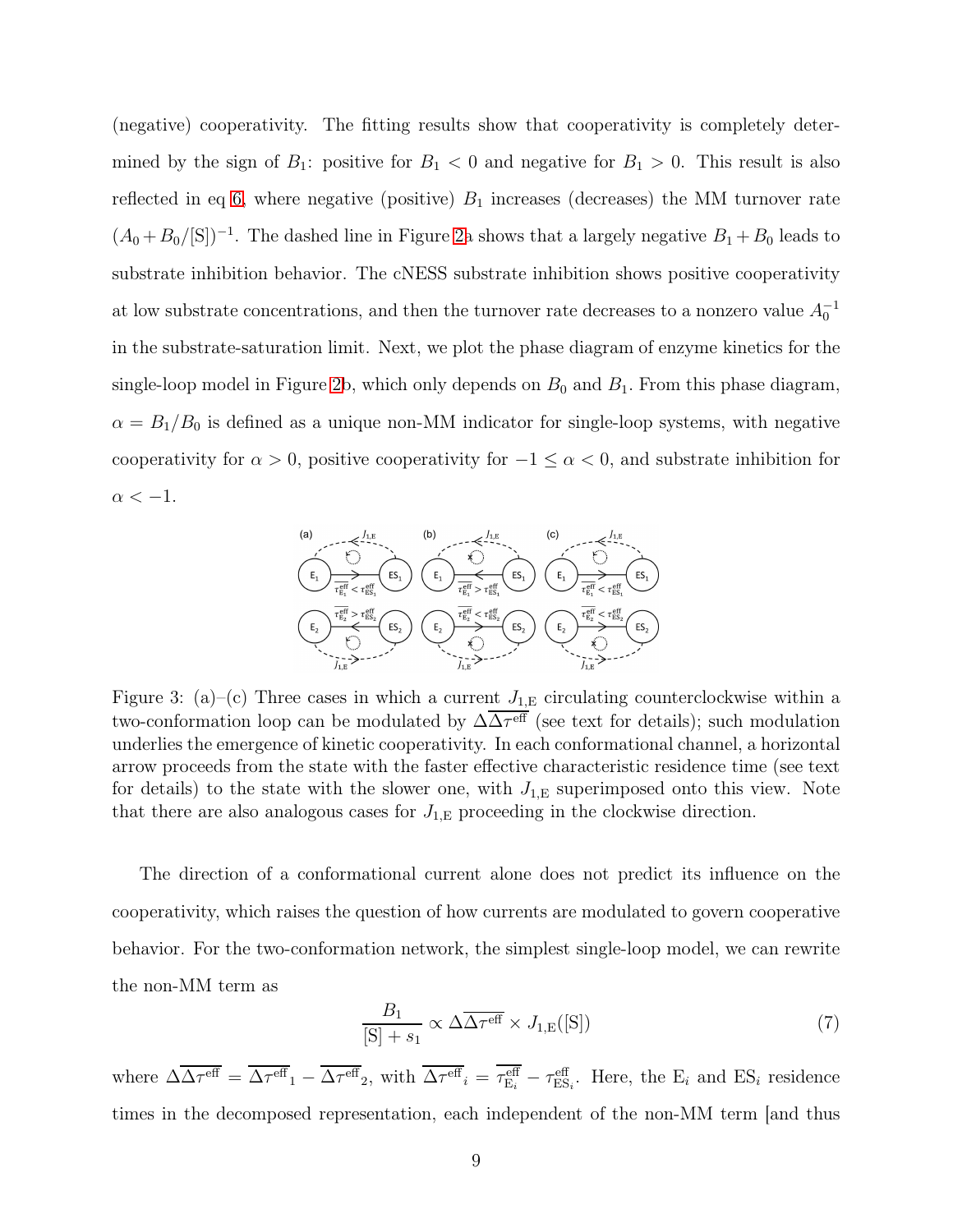of  $J_{1,E}([S])$ , are given by  $\tau_{E_i}^{\text{eff}}([S]) = K_{i,M}^{\text{eff}}/(k_{i,2}^{\text{eff}}[S])$  and  $\tau_{ES_i}^{\text{eff}} = 1/k_{i,2}^{\text{eff}}$ , respectively. Also,  $\tau_{\rm E_i}^{\rm eff} = \tau_{\rm E_i}^{\rm eff}$  ([S] = s<sub>1</sub>), where s<sub>1</sub> is the value of [S] at which  $|J_{1,\rm E}$  ([S]) is at half its maximum and thus represents a characteristic non-MM substrate concentration. Therefore,  $\tau_{E_i}^{\text{eff}}$ represents a characteristic value of  $\tau_{E_i}^{\text{eff}}([S])$ , with corresponding characteristic residence time gradient  $\Delta \tau^{\rm eff}$ . Thus,  $\Delta \Delta \tau^{\rm eff}$  represents the difference in characteristic residence time gradient between the two decomposed conformational channels. Cooperativity depends upon  $J_{1,E}$ modulated by  $\Delta\Delta\tau^{\text{eff}}$ , i.e., it is governed by the relative modulation of the current between the two decomposed chain reactions. In the two-conformation model,  $J_{1,E}$  proceeds from  $E_i$  to  $ES_i$  in one conformational channel and from  $ES_i$  to  $E_i$  in the other, as illustrated in Figure [3a](#page-8-0)–c for a counterclockwise current, which corresponds to  $J_{1,E} > 0$  based upon our original definition of  $J_{i,j}$ . In each two-state chain reaction, enzyme turnover is accelerated (decelerated) when  $J_{1,E}$  proceeds from the state with the slower (faster) effective characteristic residence time to the state with the faster (slower) one. In Figure [3a](#page-8-0) (b), turnover is accelerated (decelerated) in both chain reactions, resulting in overall turnover acceleration (deceleration), i.e., positive cooperativity or substrate inhibition (negative cooperativity). In Figure [3c](#page-8-0), turnover is accelerated in conformation 1 and decelerated in conformation 2 (the opposite [not shown] is possible as well), with the cooperativity depending upon the relative modulation of the current between the two decomposed chains. Kinetic cooperativity is thus explained as follows: when  $J_{1,E}$  proceeds in the direction that, on average, corresponds to decreasing (increasing) effective characteristic residence time, positive cooperativity or substrate inhibition (negative cooperativity) occurs.

Interestingly, when the effective characteristic residence time gradient is conformation invariant, modulation of the conformational current is balanced, resulting in MM kinetics, even in the presence of circulating current (i.e., when  $\Delta\Delta\tau^{\text{eff}} = 0$  and  $J_{1,E} \neq 0$  for the two-conformation network). This scenario represents a unique type of nonequilibrium symmetry in multidimensional kinetic networks and is not precluded by the satisfaction of the aforementioned constraint resulting from local detailed balance. Additionally, we note that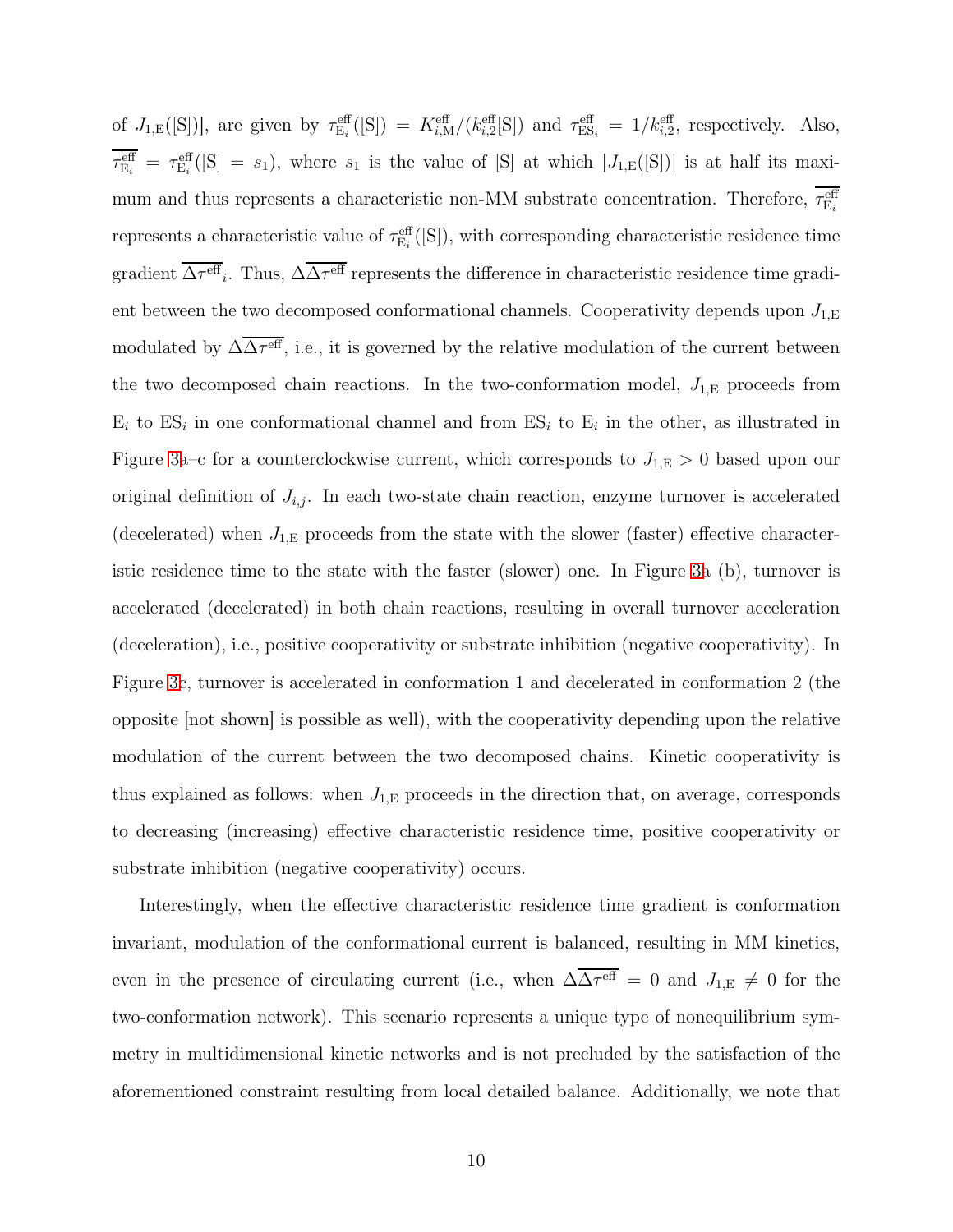for the  $2 \times 2$  model,  $J_{1,E}$  vanishes under a simple conformational detailed balance condition,

$$
\frac{\gamma_{1,1}}{\gamma_{1,2}}K_{1,\mathcal{M}} = \frac{\gamma_{-1,1}}{\gamma_{-1,2}}K_{2,\mathcal{M}}
$$
\n(8)

<span id="page-10-0"></span>where  $K_{i,M} = (k_{i,-1} + k_{i,2})/k_{i,1}^0$ . Explicit calculations for this model are provided in the Supporting Information.



Figure 4: Enzyme kinetics for the two-loop model with  $A_0 = B_0 = s_1 = 1$  and  $s_2 = 4$ . (a) Three turnover rates  $v$  that are non-monotonic functions of  $[S]$ . Each line shows a typical type of non-MM kinetic behavior from the regime labeled by the same number in (b). (b) Phase diagram determined by two non-MM parameters  $B_1$  and  $B_2$ . There are five regimes of non-MM behavior (see text for details).

For the two-loop models with two non-MM terms, the cNESS enzyme kinetics become more complicated, as illustrated in a typical phase diagram in Figure [4b](#page-10-0). Except for an unphysical regime where  $v$  shows divergence and negativity, five regimes of enzyme kinetics can be characterized in the phase space composed of  $B_1$  and  $B_2$ . Similar to the singleloop model, when monotonically increasing to the maximum value  $v_{\text{max}}$  in the substratesaturation limit ([S]  $\rightarrow \infty$ ), v can exhibit negative (Regime 1) and positive (Regime 2) cooperativity. The separation line between these two kinetic regimes, however, is hard to rigorously define. The dashed separation line in Figure [4b](#page-10-0) corresponds to  $n_{\rm H} = 1$ , where the Hill constant is empirically calculated using  $n_H = \log 81/\log([S]_{0.9v_{\text{max}}}/[S]_{0.1v_{\text{max}}})$ ,<sup>[19](#page-14-1)</sup> and  $[S]_v$ is the substrate concentration for  $v$ . In Regimes 3-5, the turnover rate  $v$  is a non-monotonic function of  $[S]$  (examples shown in Figure [4a](#page-10-0)). In Regime 3, with  $v_{\text{max}}$  occurring at a finite  $[S]_{v_{\text{max}}}$ , the turnover rate exhibits the same substrate inhibition behavior as the single-loop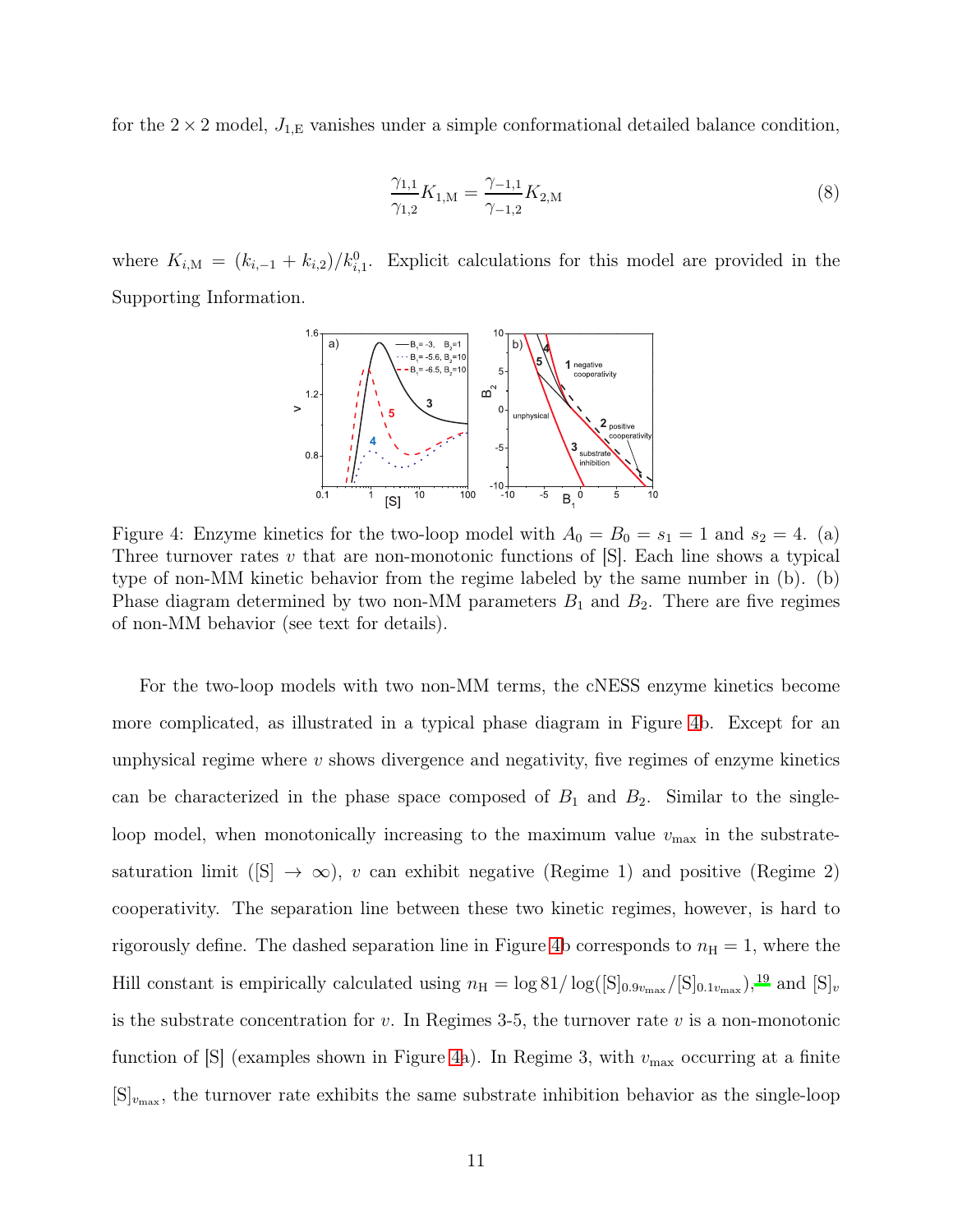model. Alternatively, an additional local minimum of v can appear at  $[S]_{v_{\text{min}}}(>[S]_{v_{\text{max}}})$ , and  $v$  increases at high substrate concentrations instead. Two examples are shown by the dashed and dotted lines in Figure [4a](#page-10-0). Based on a criterion whether the global  $v_{\text{max}}$  appears as  $[S] \to \infty$  or at the finite  $[S]_{v_{\text{max}}}$ , this non-MM kinetic behavior is further divided into Regimes 4 and 5, respectively.

For the generalized  $N_c$ -loop model, cNESS enzyme kinetics can be similarly analyzed using reduced parameters from eq [6.](#page-6-2) In the case that all the non-MM parameters  $B_n$  are positive (negative), the turnover rate exhibits negative cooperativity (positive cooperativity or substrate inhibition). With the coexistence of positive and negative non-MM parameters, cooperativity can be qualitatively determined by the small-[S] expansion of the turnover rate in eq [6,](#page-6-2)  $v \sim B_0^{-1}[S] - (A_0B_0^{-2} + \sum_{n=1}^{N_c} B_n s_n^{-1} B_0^{-1})[S]^2 + O([S]^3)$ . For a largely negative  $\sum_{n} B_n/s_n$ , the positive quadratic [S] term dominates in v, resulting in positive cooperativity. When this summation becomes largely positive, the cancellation between linear and nonlinear terms can slow down the increase of  $v$  with  $[S]$ , inducing negative cooperativity. The sign of  $\sum_n B_n/s_n$  is thus a qualitative indicator of cooperativity. To investigate the substrate inhibition behavior, we expand v in the substrate-saturation limit as  $v \sim A_0^{-1} - (B_0 +$  $\sum_n B_n A_0^{-2}[\mathbf{S}]^{-1} + O([\mathbf{S}]^{-2})$ . For  $\sum_n B_n < -B_0$ , v is a decreasing function of [S], and the maximum turnover rate  $v_{\text{max}}$  must appear at a finite  $[S]$ . The investigation of other types of non-monotonic behavior for  $v$  needs the explicit rate form in eq [6.](#page-6-2)

In summary, we study cNESS enzyme kinetics induced by population currents from conformational dynamics. Applying the flux balance method to a discrete  $N \times M$  kinetic model, we derive a generalized Michaelis–Menten equation to predict the [S] dependence of the turnover rate. Using reduced non-MM parameters,  $B_n$  in eq [6,](#page-6-2) our generalized MM equation provides a systematic approach to explore cNESS enzyme kinetics. Compared to the typical rate matrix approach, our flux method characterizes non-MM enzyme kinetics in a much simpler way. For example, a unique kinetic indicator  $\alpha = B_1/B_0$  is defined for the single-loop model, and phase diagrams are plotted for the single- and two-loop models.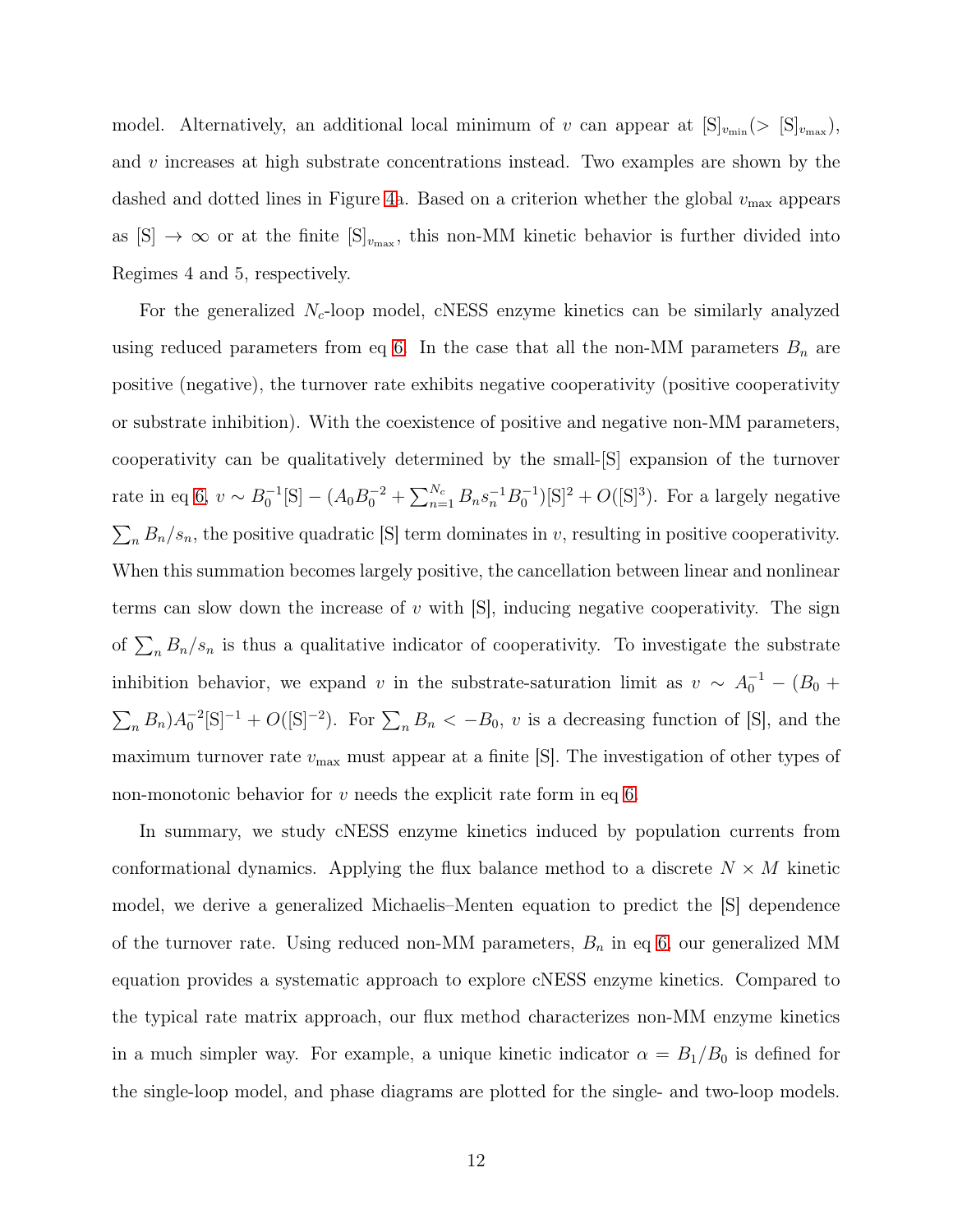Our study can be extended to other important biophysical processes following the MM mechanism, e.g., the movement of molecular motors induced by ATP binding.

#### Acknowledgments

This work was supported by the NSF (Grant No. CHE-1112825) and the Singapore-MIT Alliance for Research and Technology (SMART). D. E. P. acknowledges support from the NSF Graduate Research Fellowship Program.

### Supporting Information Available

Four-site, single-loop model calculations

## References

- <span id="page-12-0"></span>(1) Michaelis, L.; Menten, M. L. The kinetics of the inversion effect. *Biochem. Z.* 1913, *49*, 333–369.
- <span id="page-12-1"></span>(2) Noji, H.; Yasuda, R.; Yoshida, M.; Kinosita, K. Direct observation of the rotation of F1-ATPase. *Nature* 1997, *386*, 299–302.
- <span id="page-12-3"></span>(3) English, B. P.; Min, W.; van Oijen, A. M.; Lee, K. T.; Luo, G.; Sun, H.; Cherayil, B. J.; Kou, S. C.; Xie, X. S. Ever-fluctuating single enzyme molecules: Michaelis-Menten equation revisited. *Nat. Chem. Biol.* 2006, *2*, 87–94.
- <span id="page-12-2"></span>(4) Lu, H. P. Sizing up single-molecule enzymatic conformational dynamics. *Chem. Soc. Rev.* 2014, *43*, 1118–1143.
- <span id="page-12-4"></span>(5) Frieden, C. Slow Transitions and Hysteretic Behavior in Enzymes. *Annu. Rev. Biochem.* 1979, *48*, 471–489.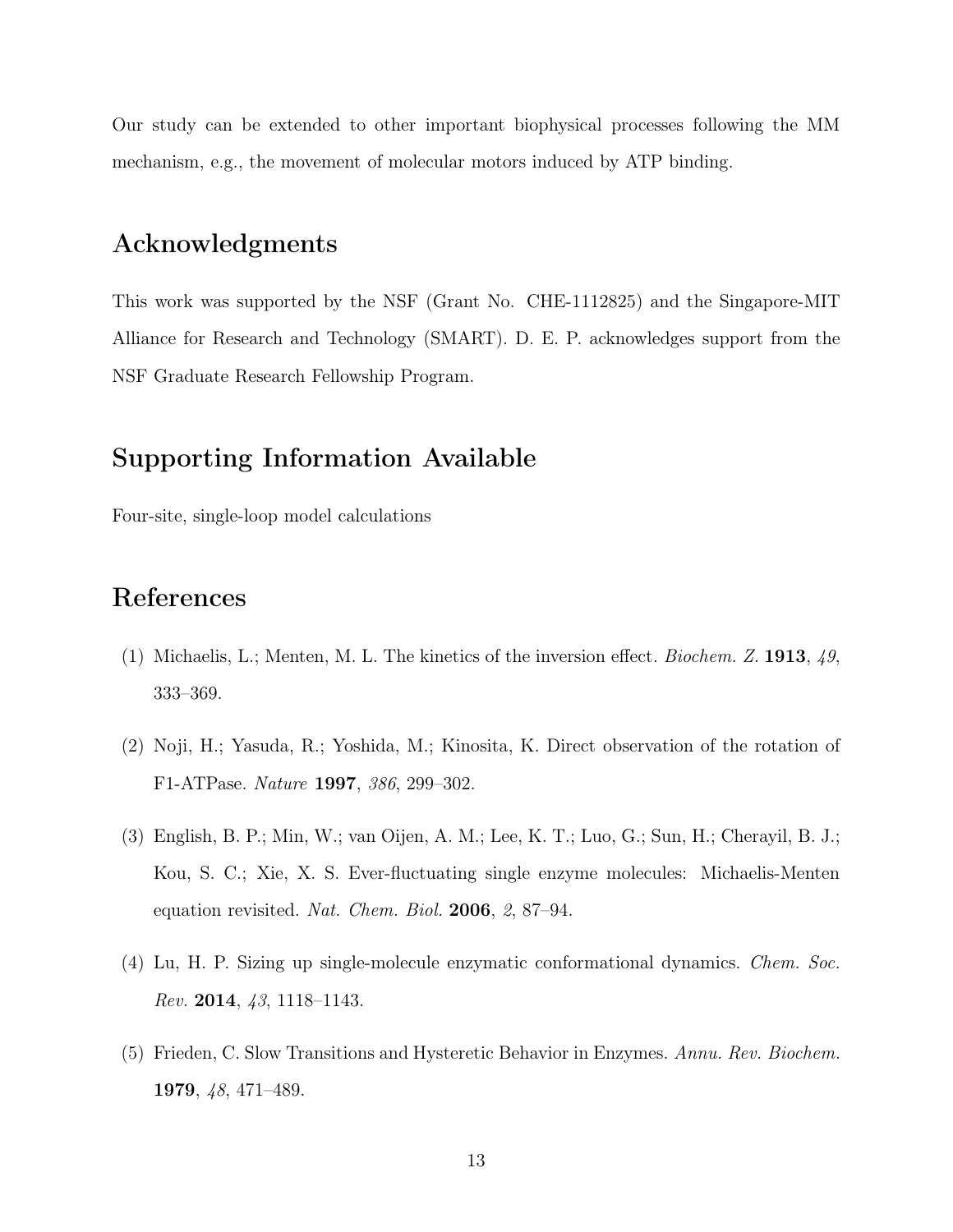- <span id="page-13-2"></span>(6) Cornish-Bowden, A.; Cárdenas, M. L. Co-operativity in monomeric enzymes. *J. Theor. Biol.* 1987, *124*, 1–23.
- <span id="page-13-7"></span>(7) Cao, J. Event-averaged measurements of single-molecule kinetics. *Chem. Phys. Lett.* 2000, *327*, 38–44.
- (8) Gopich, I. V.; Szabo, A. Statistics of transitions in single molecule kinetics. *J. Chem. Phys.* 2003, *118*, 454.
- (9) Xue, X.; Liu, F.; Ou-Yang, Z. Single molecule Michaelis-Menten equation beyond quasistatic disorder. *Phys. Rev. E: Stat., Nonlinear, Soft Matter Phys.* 2006, *74* .
- <span id="page-13-0"></span>(10) Min, W.; Xie, X. S.; Bagchi, B. Two-Dimensional Reaction Free Energy Surfaces of Catalytic Reaction: Effects of Protein Conformational Dynamics on Enzyme Catalysis†. *J. Phys. Chem. B* 2008, *112*, 454–466.
- <span id="page-13-3"></span>(11) Lomholt, M. A.; Urbakh, M.; Metzler, R.; Klafter, J. Manipulating Single Enzymes by an External Harmonic Force. *Phys. Rev. Lett.* 2007, *98* .
- <span id="page-13-4"></span>(12) Xing, J. Nonequilibrium Dynamic Mechanism for Allosteric Effect. *Phys. Rev. Lett.* 2007, *99* .
- (13) Qian, H. Cooperativity and Specificity in Enzyme Kinetics: A Single-Molecule Time-Based Perspective. *Biophys. J.* 2008, *95*, 10–17.
- <span id="page-13-5"></span>(14) Chaudhury, S.; Igoshin, O. A. Dynamic Disorder-Driven Substrate Inhibition and Bistability in a Simple Enzymatic Reaction. *J. Phys. Chem. B* 2009, *113*, 13421–13428.
- <span id="page-13-1"></span>(15) Cao, J. Michaelis-Menten Equation and Detailed Balance in Enzymatic Networks. *J. Phys. Chem. B* 2011, *115*, 5493–5498.
- <span id="page-13-6"></span>(16) Kolomeisky, A. B. Michaelis–Menten relations for complex enzymatic networks. *J. Chem. Phys.* 2011, *134*, 155101.